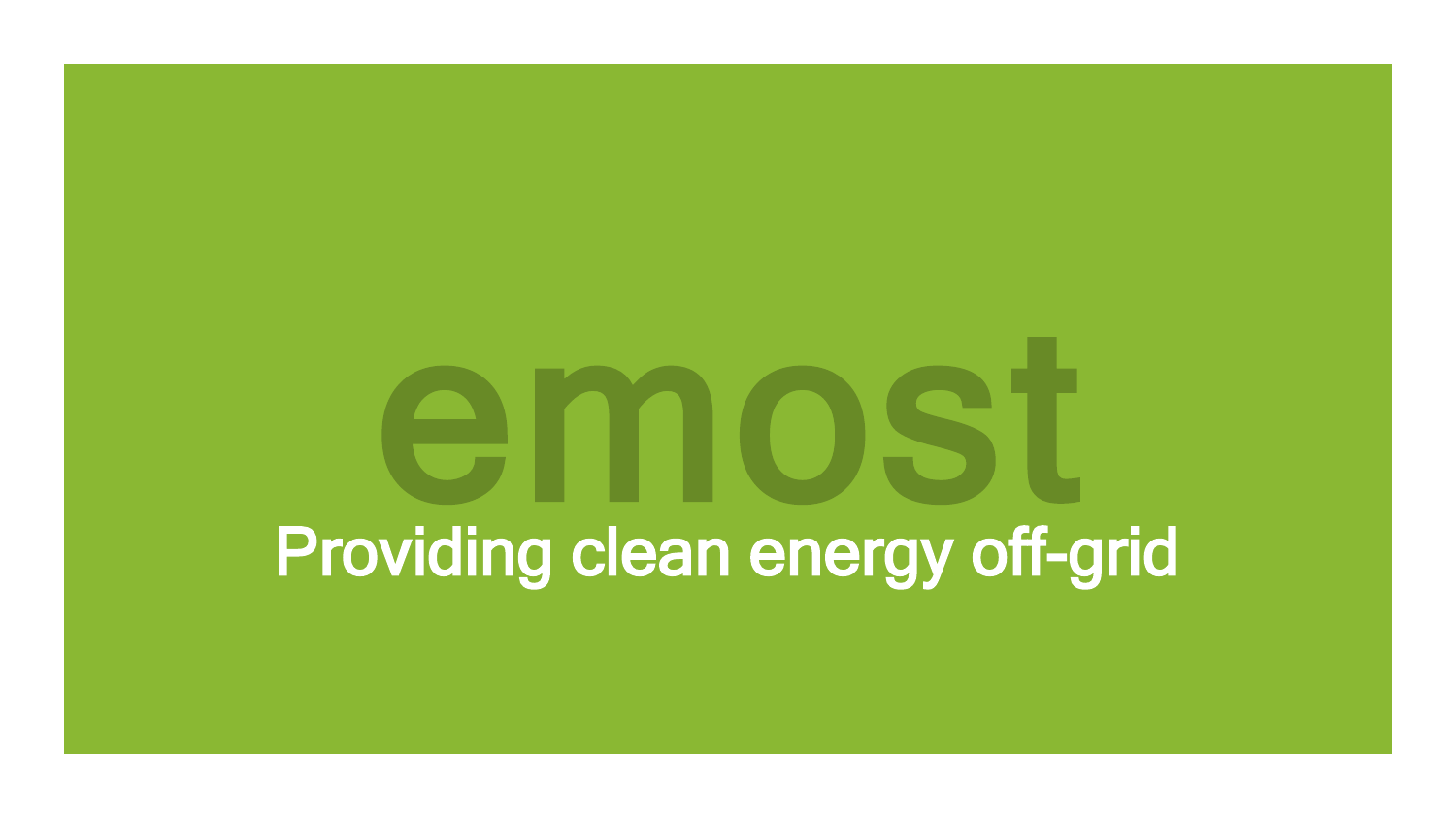## Our Vision

" We see a world free of diesel generators. Clean electricity is accessible to everybody everywhere, also off-the-grid."

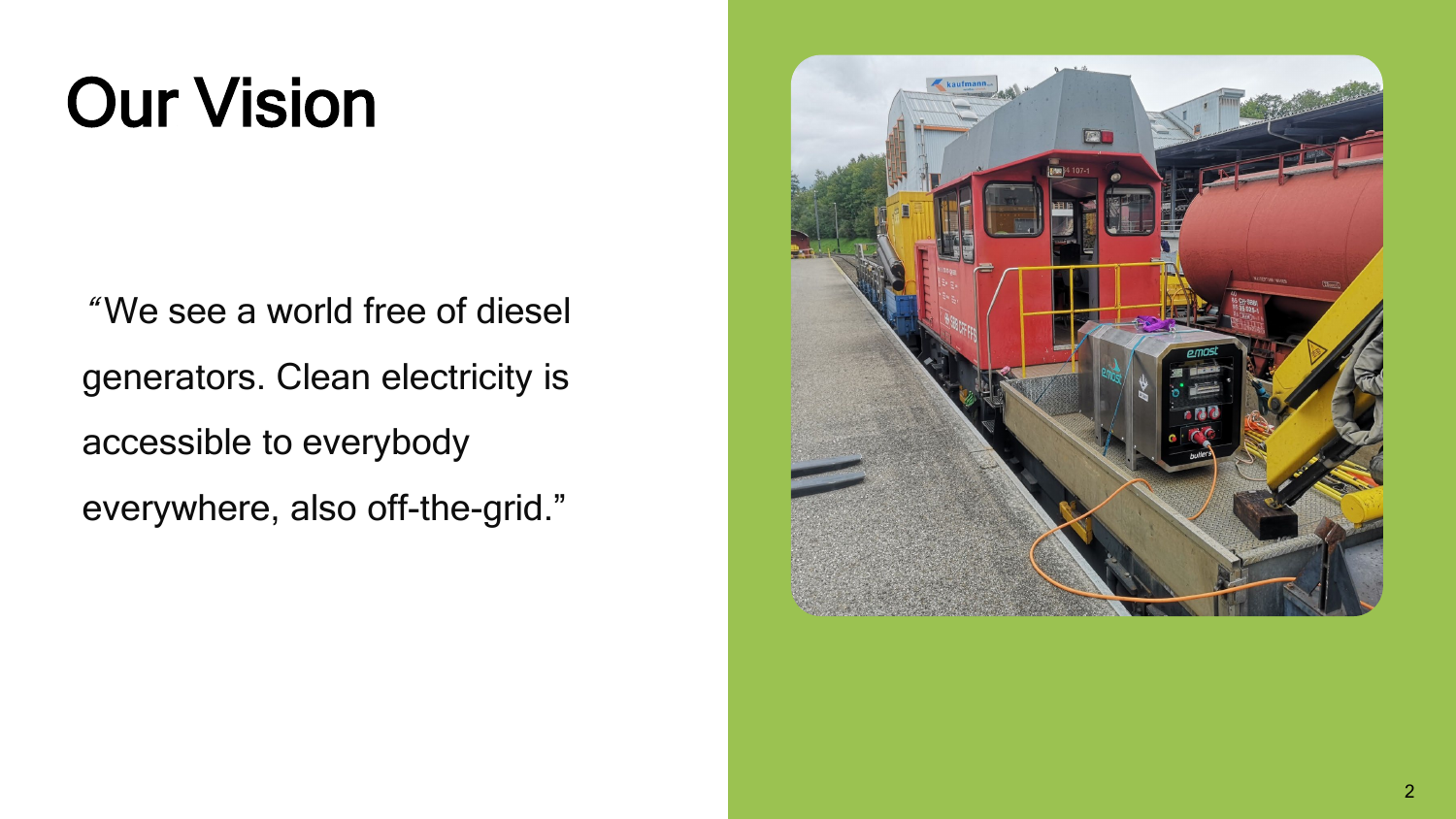## Solution: Ecosystem to scale off-grid energyas-a-service

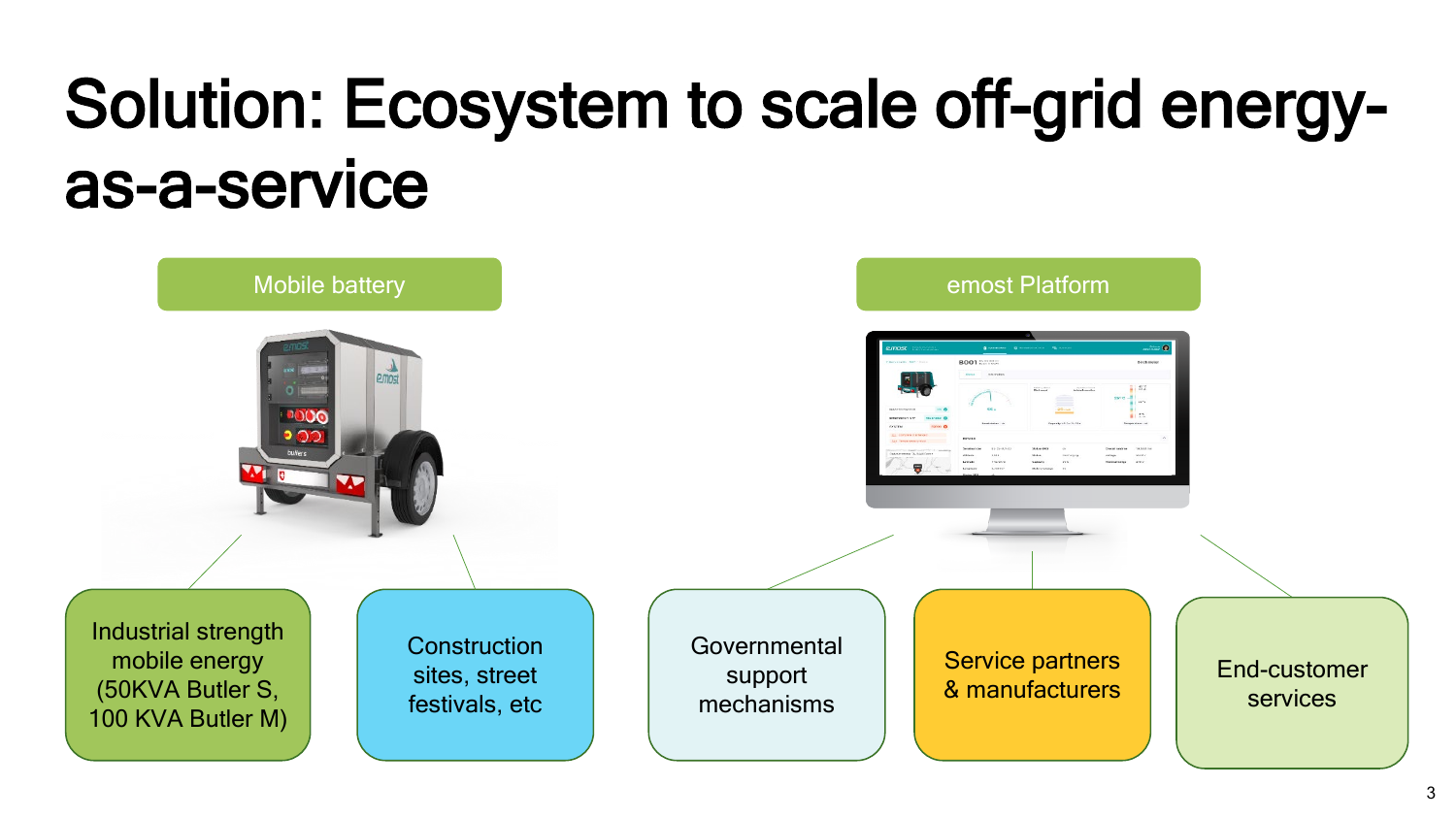### Thanks to decreasing battery prices mobile battery electricity is cheaper than alternatives



Note: A BUTLER S system normally replaces a 50 KVA as well as a 30 and 20 KVA generator, as prohibitive stand-bye costs of the "oversized" system are eliminated. TCO advantage compared to a 30 KVA system is 35%.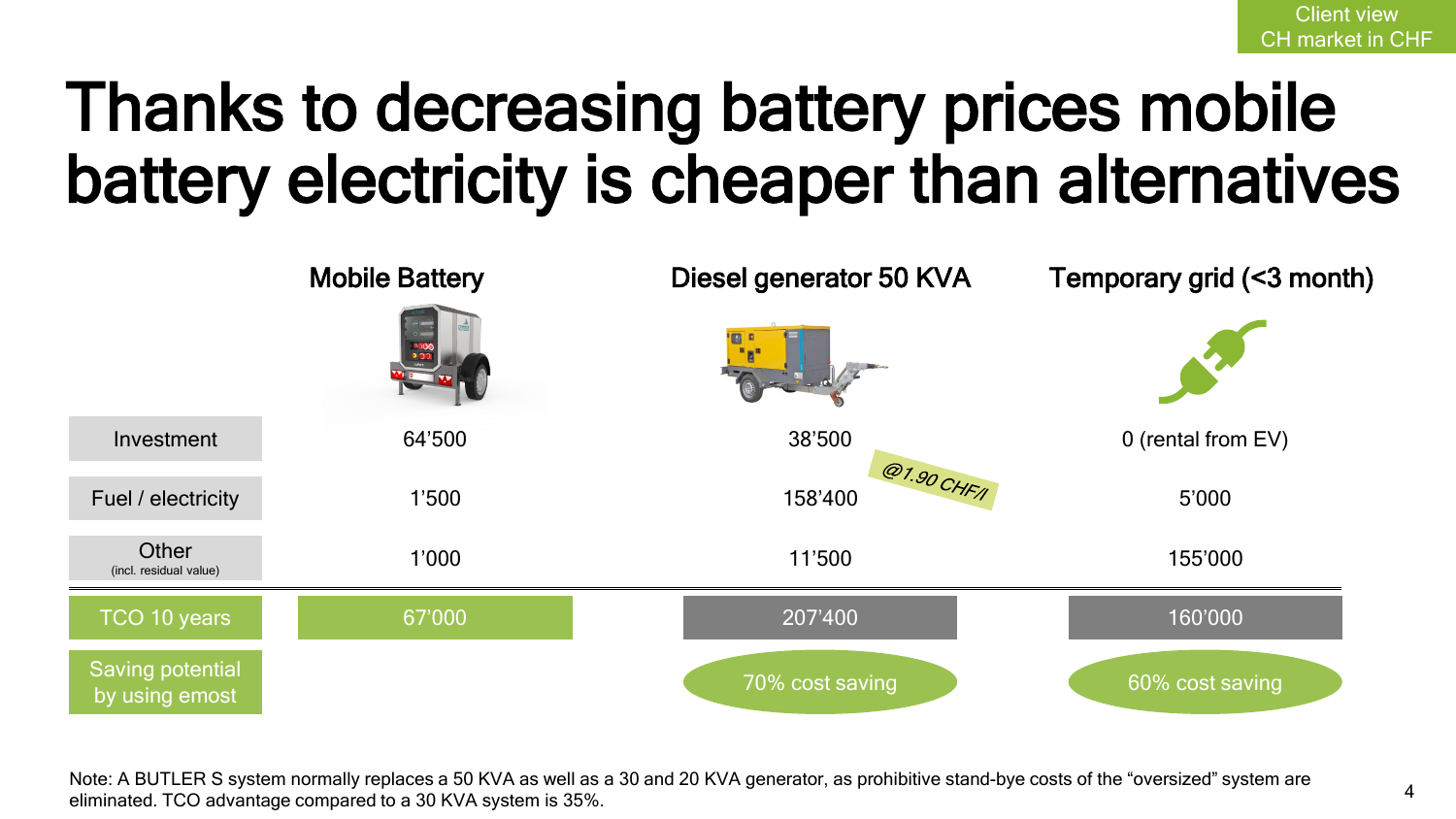## The way forward



- First product is in series production
- In the process of scaling independent from Axpo with clean cap table
- We will finalize the capital increase before the summer break
- The team is moving quickly and looking for dynamic partners